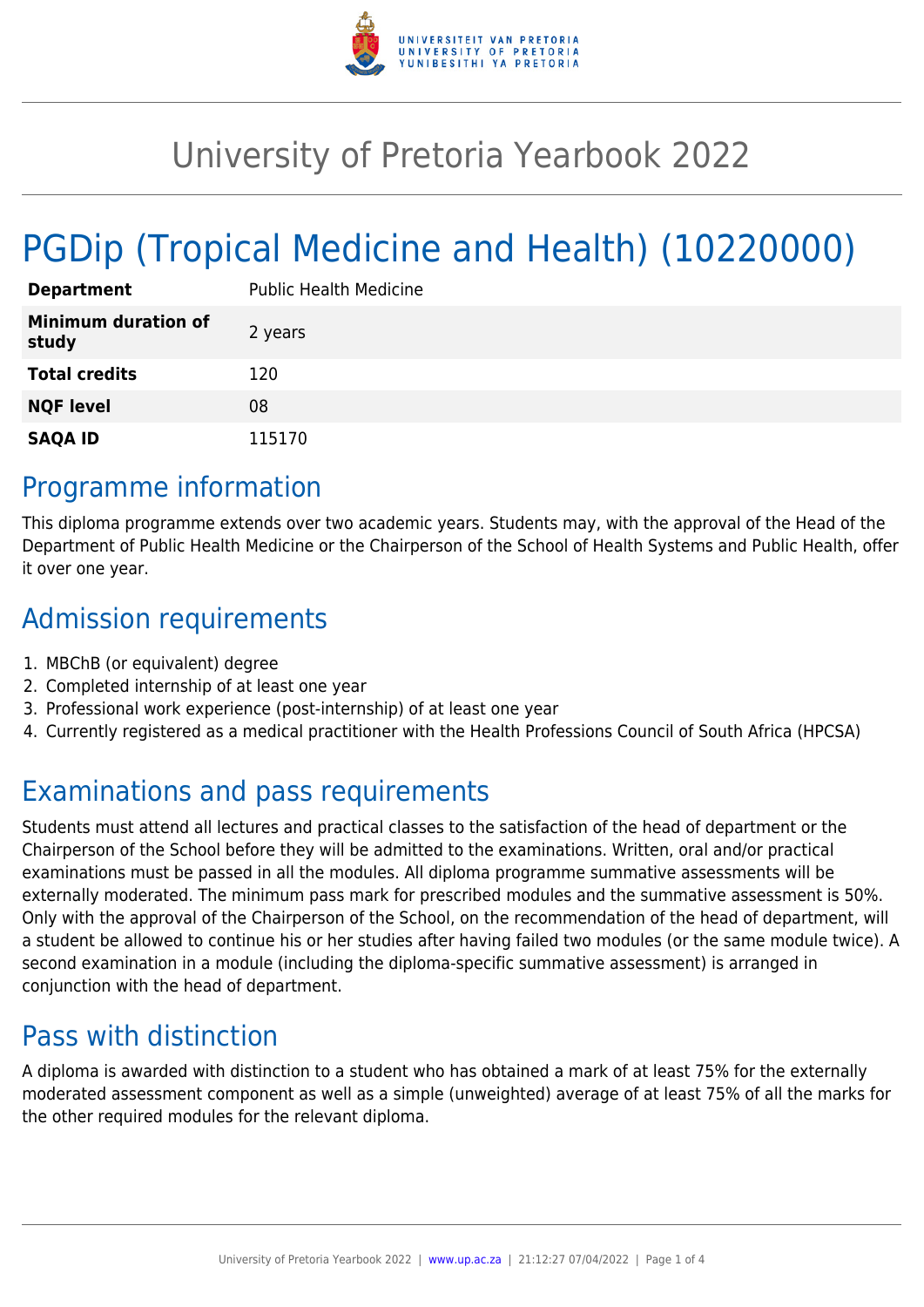

## General information

#### **Concurrent registration for two study programmes**

- i. In accordance with the stipulations of the General Regulations, which is mutatis mutandis applicable in the case of postgraduate diploma study, the permission of the Dean is required for concurrent registration, subject to the regulations applicable to the fields of study in question and to any other stipulations the Dean may prescribe. Such a concession may be withdrawn by the Dean if the student does not perform satisfactorily – all assignments and coursework must be completed on time. Concurrent registration will not be accepted as a reason for poor performance or not meeting deadlines for both study programmes.
- ii. In the case of registering concurrently for two study programmes in the School of Health Systems and Public Health and elsewhere, students must obtain the written consent of both the coordinator of their current programme and the coordinator of the second programme (or the track co-ordinator in the case of the MPH), and submit it with a substantiating letter to the School's Academic Programme Committee, for recommendation by the Chairperson of the School, after which the application is submitted to the Dean for approval.
- iii. The School of Health Systems and Public Health states that concurrent registration for two study programmes is a privilege and not a right.
- iv. Concurrent registration must be applied for annually and is granted based on academic performance in the primary degree/diploma programme. If the current field of study is a master's degree, then the second field of study can be a postgraduate diploma.
- v. If the current field of study is a postgraduate diploma, then the second field of study can be another postgraduate diploma.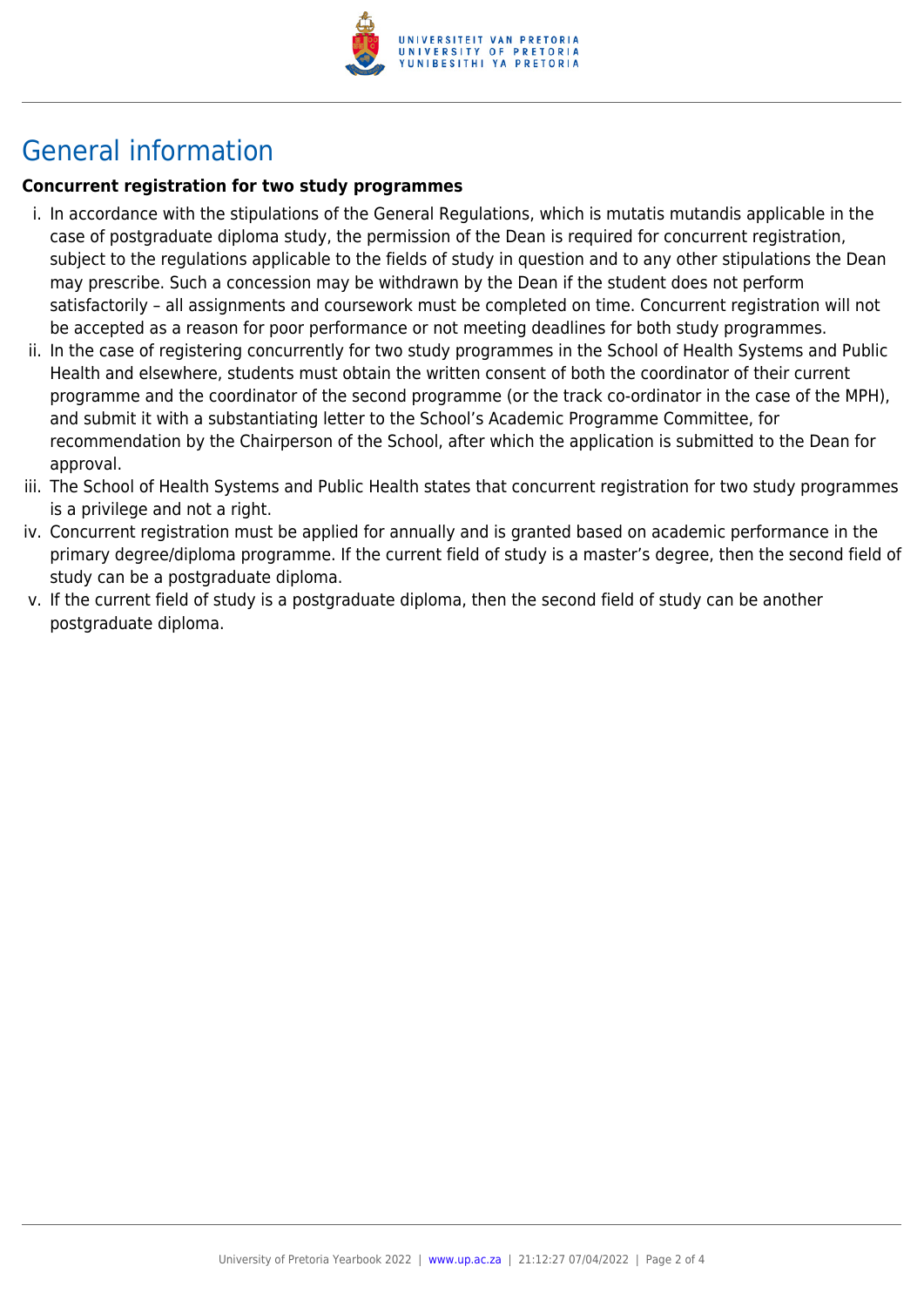

### Curriculum: Year 1

#### **Minimum credits: 120**

### **Core modules**

[Principles of communicable disease control 777](https://www.up.ac.za/faculty-of-education/yearbooks/2022/modules/view/CDC 777) (CDC 777) - Credits: 10.00 [Seminars in tropical health \(Agent\) 778](https://www.up.ac.za/faculty-of-education/yearbooks/2022/modules/view/CDC 778) (CDC 778) - Credits: 10.00 [Seminars in tropical health \(Environment\) 779](https://www.up.ac.za/faculty-of-education/yearbooks/2022/modules/view/CDC 779) (CDC 779) - Credits: 10.00 [Seminars in tropical health \(Host\) 780](https://www.up.ac.za/faculty-of-education/yearbooks/2022/modules/view/CDC 780) (CDC 780) - Credits: 10.00 [Tropical health examination 784](https://www.up.ac.za/faculty-of-education/yearbooks/2022/modules/view/CDC 784) (CDC 784) - Credits: 0.00 [Case studies in tropical medicine and health 785](https://www.up.ac.za/faculty-of-education/yearbooks/2022/modules/view/CDC 785) (CDC 785) - Credits: 30.00 [Research report 786](https://www.up.ac.za/faculty-of-education/yearbooks/2022/modules/view/CDC 786) (CDC 786) - Credits: 30.00 [Clinical tropical medicine 771](https://www.up.ac.za/faculty-of-education/yearbooks/2022/modules/view/CDS 771) (CDS 771) - Credits: 5.00 [Investigating outbreaks 775](https://www.up.ac.za/faculty-of-education/yearbooks/2022/modules/view/CDS 775) (CDS 775) - Credits: 10.00 [Learning in public health 778](https://www.up.ac.za/faculty-of-education/yearbooks/2022/modules/view/PHM 778) (PHM 778) - Credits: 5.00